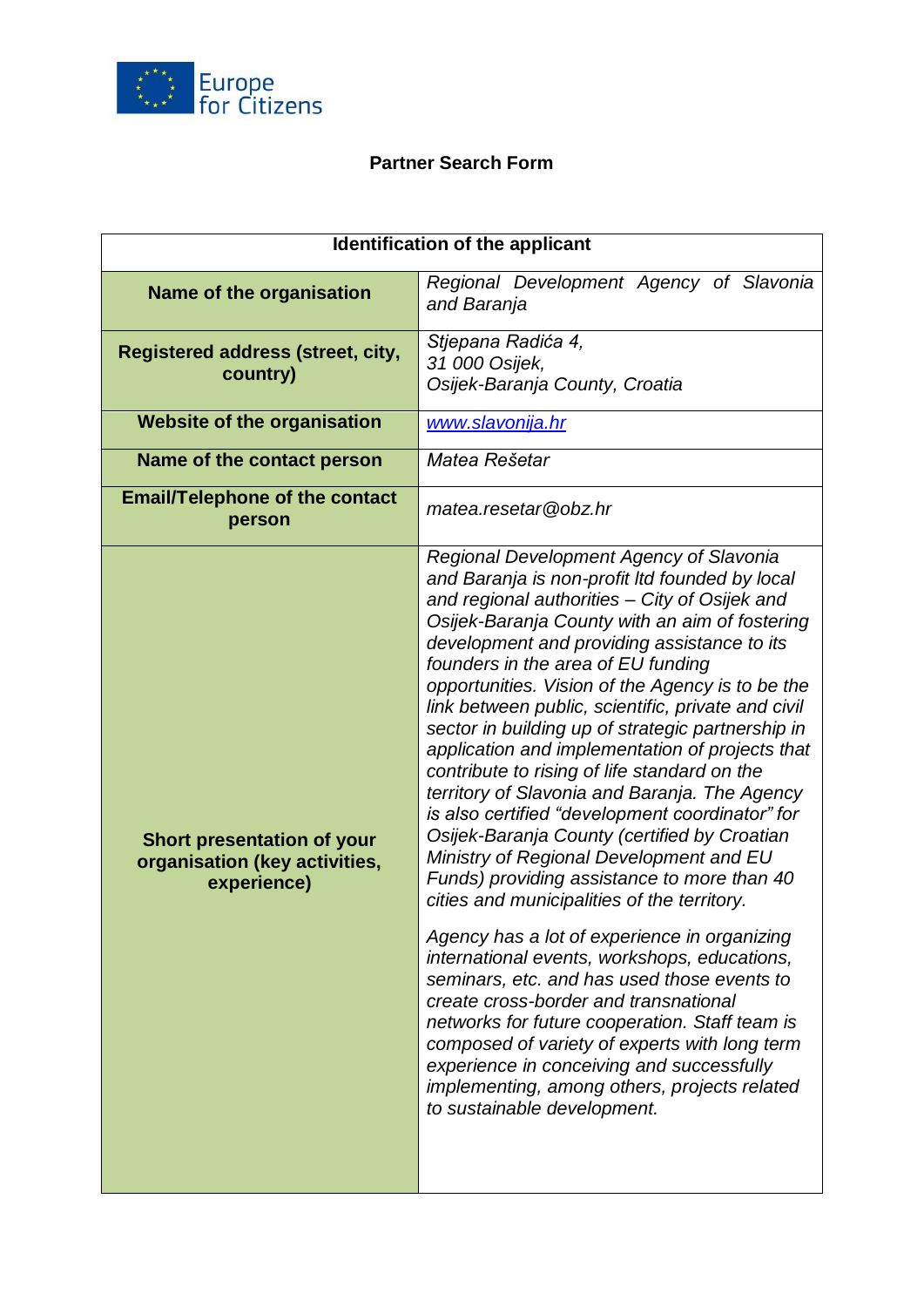

|                                                         | RDA conducted 39 projects funded through<br>different EU programmes and funds as a<br>leader or partner. The projects were mostly<br>dealing with activities in the business sector<br>(SMEs, crafts, family farming), tourism sector,<br>sustainable development, energy efficiency<br>and renewables', social inclusion and<br>promotion of employment and sustainable<br>jobs. Some of the relevant programmes are:<br>EFRD, ESF, IPA CBC Hungary-Crotia, IPA<br>CBC Croatia-Serbia, Interreg Adriatico, IPA<br>MED, IPARD, IPA Info, Erasmus +, etc. |
|---------------------------------------------------------|----------------------------------------------------------------------------------------------------------------------------------------------------------------------------------------------------------------------------------------------------------------------------------------------------------------------------------------------------------------------------------------------------------------------------------------------------------------------------------------------------------------------------------------------------------|
|                                                         | Among this, Regional Development Agency of<br>Slavonia and Baranja has previous experience<br>in applying for Europe for Citizens, twice, as a<br>partner for the programme funding. First time,<br>unfortunately, the proposal failed.                                                                                                                                                                                                                                                                                                                  |
|                                                         | In second round, when RDA was technical<br>support to the Erdut municipality in project<br>submission, which was considered as<br>appropriate partner, the proposal passed, and<br>the implementation of that project started in<br>October last year with main event to be<br>organized in October, this year.                                                                                                                                                                                                                                          |
| <b>Measure in which we are</b><br>interested            | Programme: Europe for Citizens                                                                                                                                                                                                                                                                                                                                                                                                                                                                                                                           |
|                                                         | Strand 2: Democratic engagement and civic<br>participation                                                                                                                                                                                                                                                                                                                                                                                                                                                                                               |
|                                                         | 2.2. Networks of Towns                                                                                                                                                                                                                                                                                                                                                                                                                                                                                                                                   |
|                                                         | (Priority axis: Debating on the future of<br>Europe)                                                                                                                                                                                                                                                                                                                                                                                                                                                                                                     |
| <b>Targets group of the organization</b>                | We are addressing to local and regional<br>authorities, SMEs, associations, etc.                                                                                                                                                                                                                                                                                                                                                                                                                                                                         |
| Timetable of the project                                | Two events in the first year of implementation,<br>and two events in the second year of the<br>implementation (total: four events in four cities.<br>Start of the project: between 1 <sup>st</sup> of January and<br>$30th$ of June 2016                                                                                                                                                                                                                                                                                                                 |
| Short description of the project,<br>including its aims | We would like to participate in the projects<br>related to one of the priority axis for 2015, and<br>which is debating on the future of Europe.<br>Since that the European Union places the                                                                                                                                                                                                                                                                                                                                                              |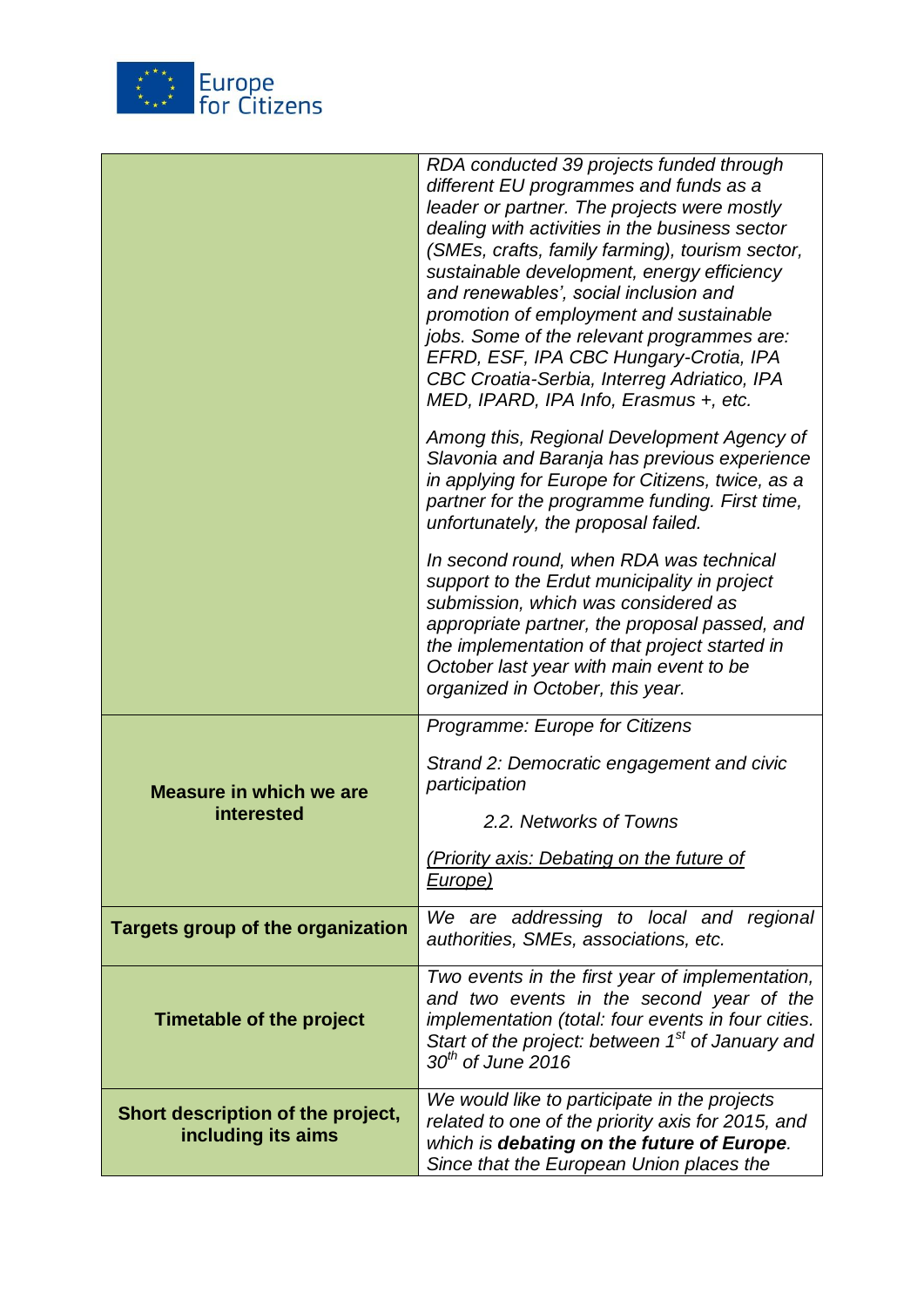